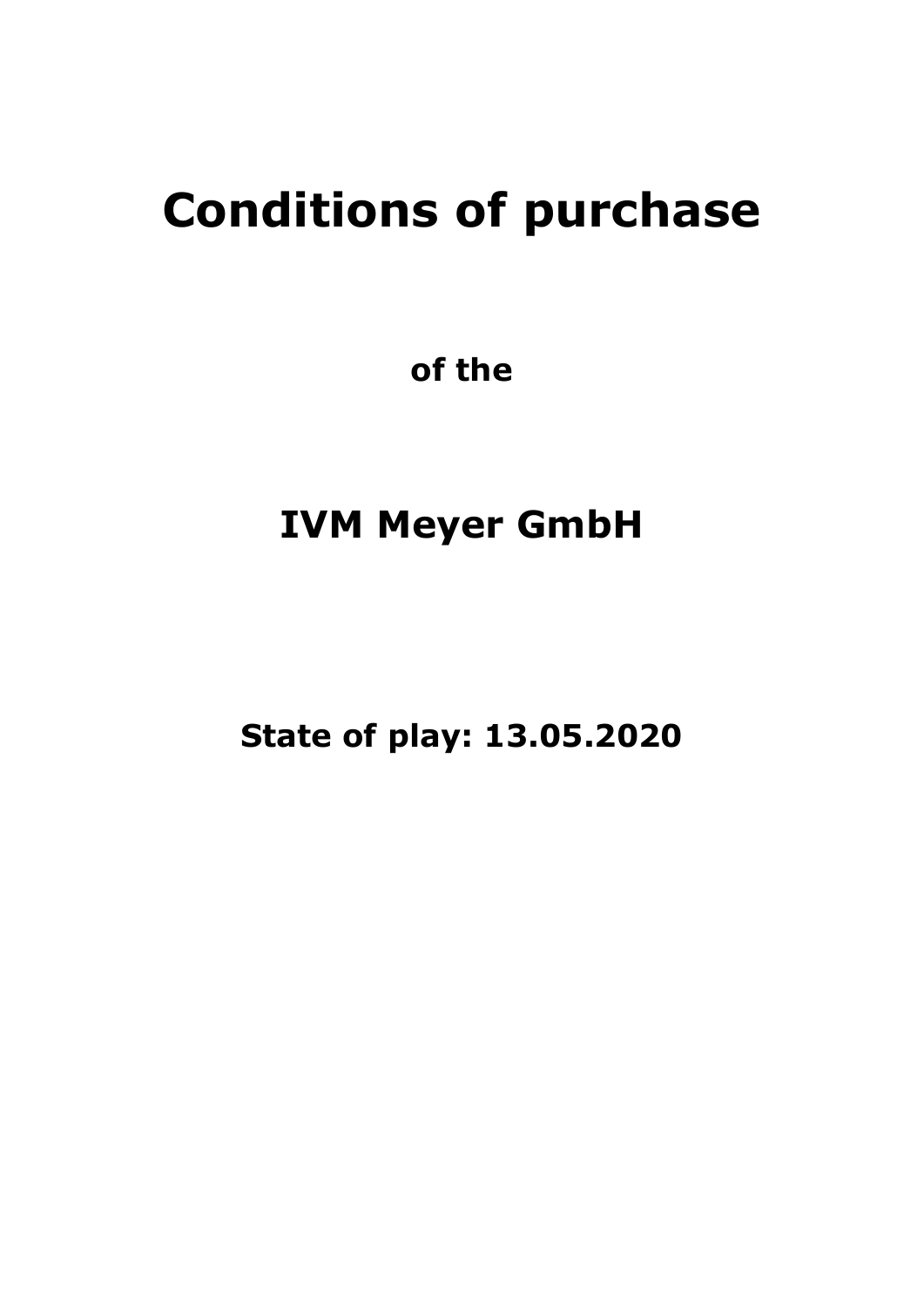# **I. Recognition of Purchasing Conditions**

For all our orders, the following terms and conditions of purchase shall apply exclusively, which also apply without repeated notification for future orders. In the event of a change in the terms and conditions of purchase, these will be notified to the supplier. Deviating conditions of the supplier shall not oblige us even if we do not expressly object to them or accept the ordered goods in whole or in part and/or make payments. Deviations from our terms and conditions of purchase require the express agreement. The validity of these terms of purchase shall not be affected by the possible ineffectiveness of individual provisions.

# **II. Order and Order Confirmation**

1. Only written orders are legally binding. In case of obvious errors there is no liability for us.

2. An order only binds us if it is confirmed by the supplier in writing, stating a binding delivery or service date within 7 days of receipt by the supplier.

3. Changes or additions to our order as well as auxiliary agreements oblige us only if they are agreed by us in writing.

# **III. Delivery and Performance**

1. Agreed delivery and service dates must be adhered to, otherwise we shall be entitled to claim damages and withdraw from the contract after a reasonable grace period, usually 7 working days.

2. Foreseeable delivery delays shall be notified to us immediately.

# **IV. Shipping**

1. The supplier shall bear any costs incurred by us due to non-compliance with our shipping regulations. The same applies to additional costs arising from circumstances attributable to the supplier for a necessary accelerated transport. We do not recognise additional transport insurance.

2. Unless otherwise agreed in the order, Incoterms 2012 shall apply.

# **V. Manufacturing, Quality, Acceptance and Notification of Defects**

1. The supplier is obliged to comply with the technical data required by us for his deliveries, the applicable accident prevention regulations and other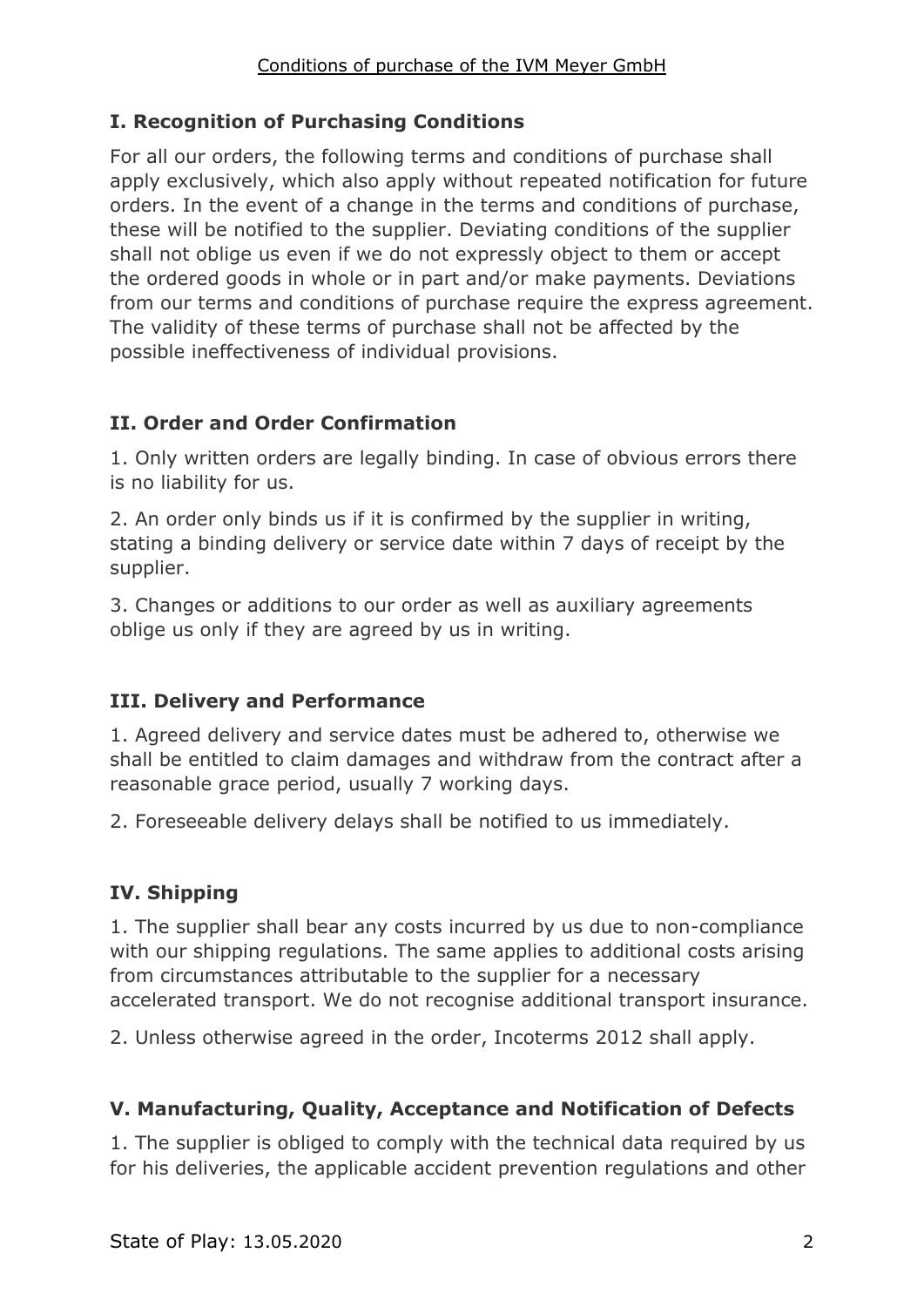statutory provisions, the VDE regulations and the latest recognised technical rules.

2. In order to ensure the quality of its deliveries, the supplier shall carry out a quality check appropriate to the type and extent of the latest technology.

3. For dimensions, quantities and quality, the values determined during our incoming goods inspection and quality inspection are decisive.

4. The supplier must ensure that during the production of the parts no foreign matter or other objects as well as contamination and particulate matter remain with the parts to be produced.

5. The supplier must ensure that representatives of the company IVM GmbH can enter and visit the production at any time, after prior notice, with customers of IVM GmbH as well as representatives and representatives of authorities (such as the LBA).

# **VI. RoHS Conformity**

1. The supplier must comply fully with the environmental requirements in accordance with German and European law, including the EU Directive 2011/65/EU "Restriction of the Use of Certain Dangerous Substances in Electrical and Electronic Equipment" ("RoHS Directive") and the Electrical Act.

2. Electrical and electronic equipment of each category of equipment as well as components for them must comply with the substance bans of EU Directive 2011/65/EU (RoHS 2) and the laws, regulations, decisions and other provisions adopted to implement it. The supplier shall provide us with a written declaration of conformity upon request. These devices shall bear the symbol set out in Annex IV to EU Directive 2002/96/EC (WEEE).

3. The Supplier shall ensure that all products comply with the requirements of the RoHS Directive in accordance with paragraph 1 above. The Supplier shall compensate us for all damages and expenses (including costs of legal action) and for all claims of third parties resulting from a breach of the RoHS Directive or any other applicable environmental legislation caused by the Supplier.

# **VII. Reach Regulation**

The supplier is obliged to confirm to us that its products and its packaging do not contain any substances in the candidate list in accordance with Article 59(1) of Regulation (EC) No 1907/2006 ("REACH") (see Internet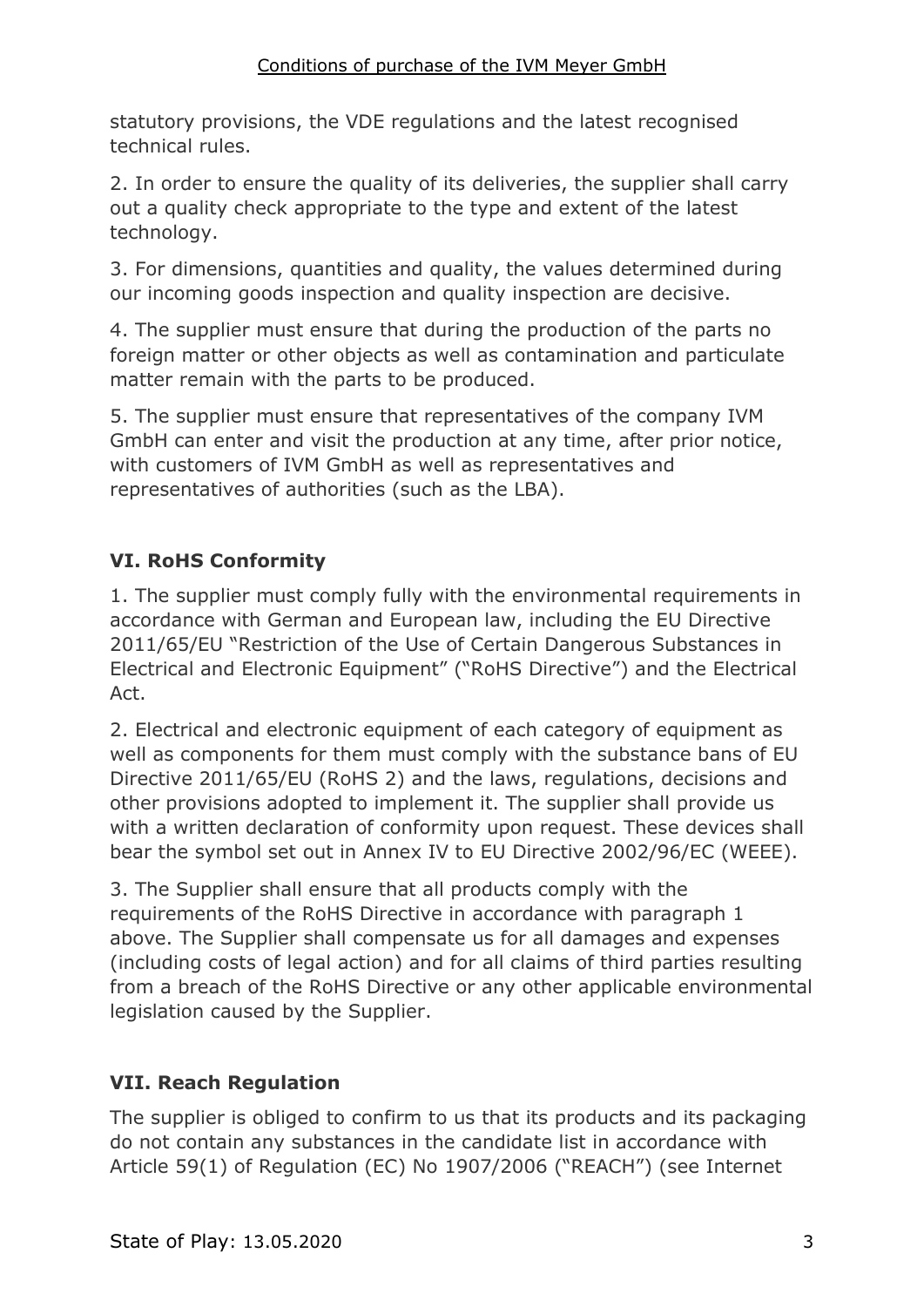address of the European Chemicals Agency (EChA) more than 0.1 % by mass).

#### **VIII. Prices and Payment**

1. The agreed prices are in doubt including packaging, freight and other expenses.

2. If prices are agreed according to weight, the net weight determined by us shall apply for the calculation.

3. In case of advance payments, we are entitled to demand a bank guarantee.

4. Claims against us can only be assigned with our written consent.

# **IX. Warranty and Liability**

1. Warranty and liability of the supplier shall be governed by the statutory provisions, unless otherwise specified in the following.

2. We are entitled to demand rectification or delivery of impeccable goods at our discretion.

3. If we are claimed under foreign law from producer liability or general liability or similar liability principles, the supplier shall reimburse us for any damages incurred to the extent that his deliveries or his conduct were the cause of this. With regard to these claims, the limitation period is suspended as long as we ourselves can be claimed.

4. The supplier shall also be liable if third-party intellectual property rights are infringed by his delivery.

5. The supplier is in possession of a valid product and/or company liability insurance.

# **X. Supplier Declaration**

1. An essential part of the contracts concluded under these terms and conditions is the obligation to submit long-term supplier declarations for goods of preferential origin in accordance with the current EC version.

2. Should the long-term supplier declarations prove to be insufficiently meaningful or defective, there is an obligation on request to provide us with error-free, complete and customs-approved information sheets about the origin of the goods.